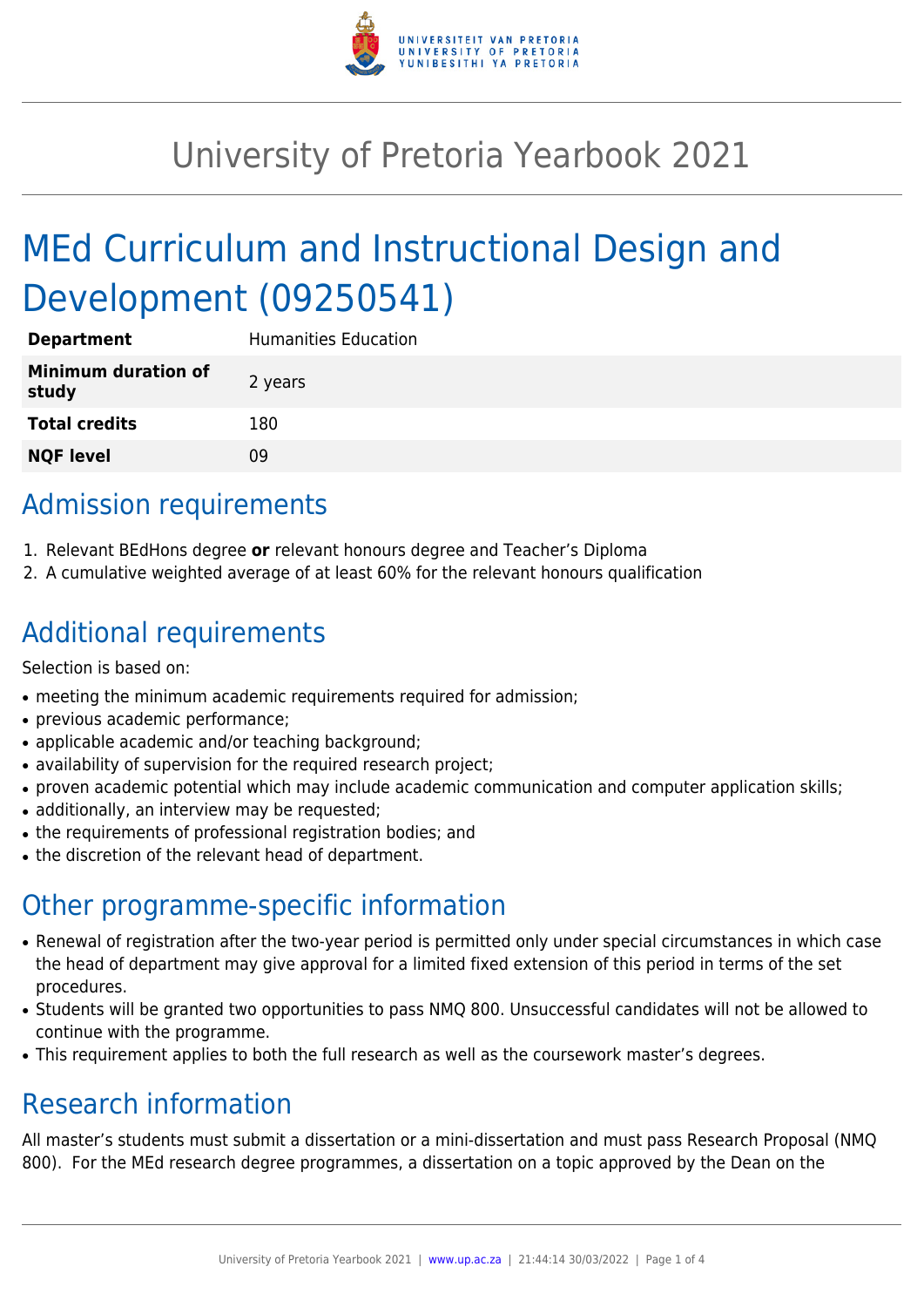

recommendation of the relevant head of department must be submitted, following the approval of a complete research proposal. A literature study is not acceptable.

- One publishable article based on the research that the student conducted for the dissertation or the minidissertation and approved by the supervisor, must be submitted. The article must be submitted at the offices of Student Administration before 15 February for the Autumn graduation ceremonies and before 15 July for the Spring graduation ceremonies.
- In addition to the copies referred to above, each successful student must submit a bound paper copy as well as two electronic copies of the approved mini-dissertation/dissertation to the Head: Student Administration in the format specified by the Faculty and in accordance with the minimum standards set by the Department of Library Services
- (see http://upetd.up.ac.za/authors/ publish/ standards.htm#specs), before 15 February for the Autumn graduation ceremonies and before 15 July for the Spring graduation ceremonies. Failure to meet these deadlines will result in the degree being awarded during a subsequent series of graduation ceremonies.
- All students have to submit a research proposal during the first year of registration and defend it successfully before a panel of examiners appointed by the Dean, in collaboration with the relevant head of department, Supervisor and Research Coordinator, before they can start with the research.
- Students have to apply for ethical clearance to the relevant head of department and Ethics Committee and only commence with field work once the application for ethical clearance has been approved by the Ethics Committee.
- Students have to present a progress report on the research to the supervisor annually. Continued reregistration depends on satisfactory annual progress.
- All students have to attend the research capacity building sessions on quantitative and qualitative research at master's level.

## Pass with distinction

The MEd degree is conferred with distinction on a student who obtains at least 75% in the dissertation.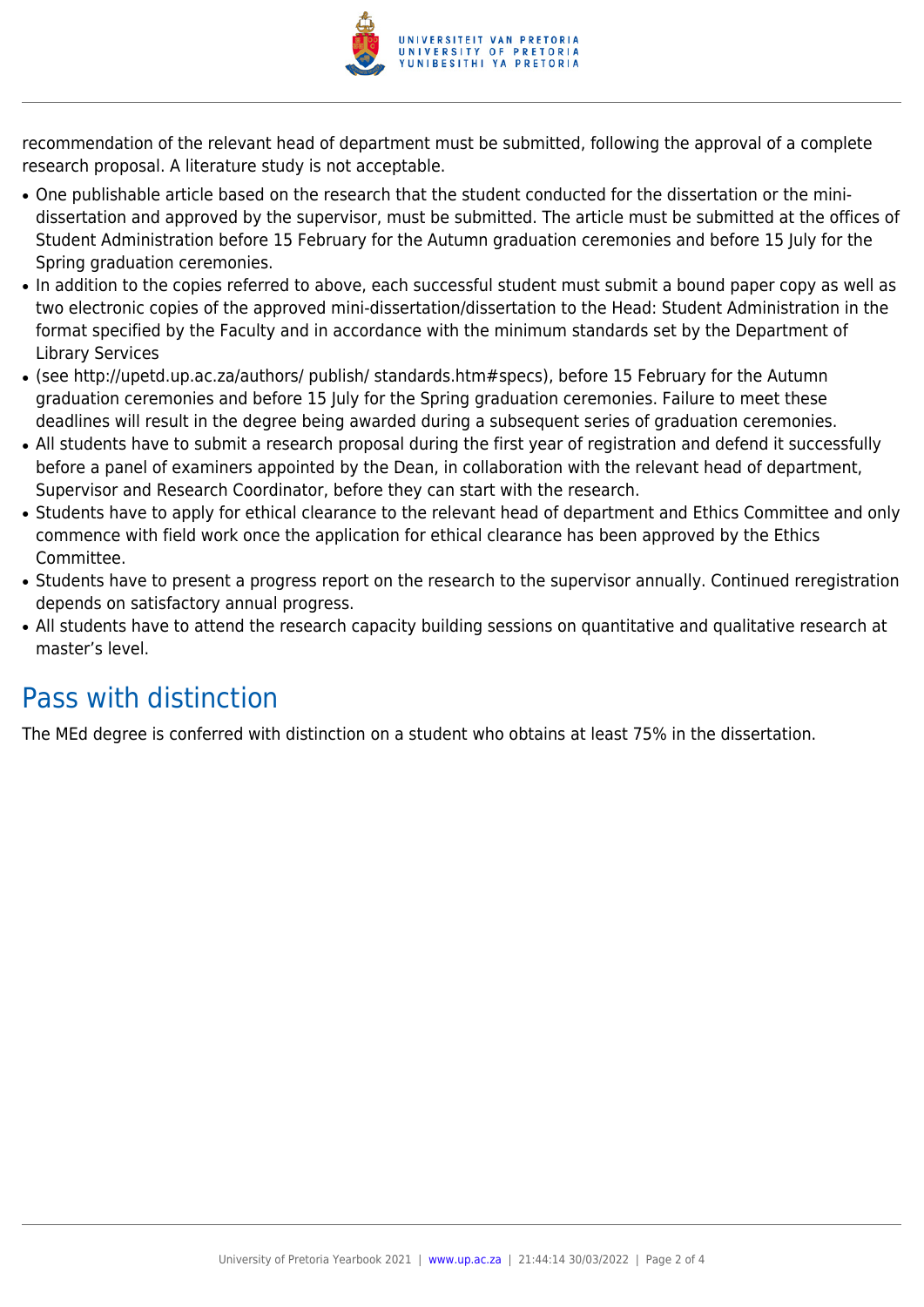

### Curriculum: Year 1

#### **Minimum credits: 180**

NMQ 801 (Research proposal) and CDV 890 (Dissertation) should be selected in the 1st year. When NMQ 801 (Research proposal) has been passed in the 1st year, only Dissertation should be selected again in the final year. Students will be granted two opportunities to pass NMQ 801 (Research proposal).

### **Fundamental modules**

#### **Research proposal 801 (NMQ 801)**

| <b>Module credits</b>         | 0.00                           |
|-------------------------------|--------------------------------|
| <b>NQF Level</b>              | 09                             |
| Language of tuition           | Module is presented in English |
| <b>Department</b>             | Humanities Education           |
| <b>Period of presentation</b> | Year                           |

#### **Module content**

Development of a research proposal. Research methodology. Overview and principles of quantitative and qualitative research methodology. Data collection methods, data analysis methods, paradigm analysis and theoretical frameworks for educational studies. Global theoretical perspectives in education.

### **Core modules**

#### **Dissertation: Curriculum and instructional design and development 890 (CDV 890)**

| <b>Module credits</b>         | 180.00                         |
|-------------------------------|--------------------------------|
| <b>NQF Level</b>              | 09                             |
| <b>Prerequisites</b>          | No prerequisites.              |
| <b>Language of tuition</b>    | Module is presented in English |
| <b>Department</b>             | <b>Humanities Education</b>    |
| <b>Period of presentation</b> | Year                           |
|                               |                                |